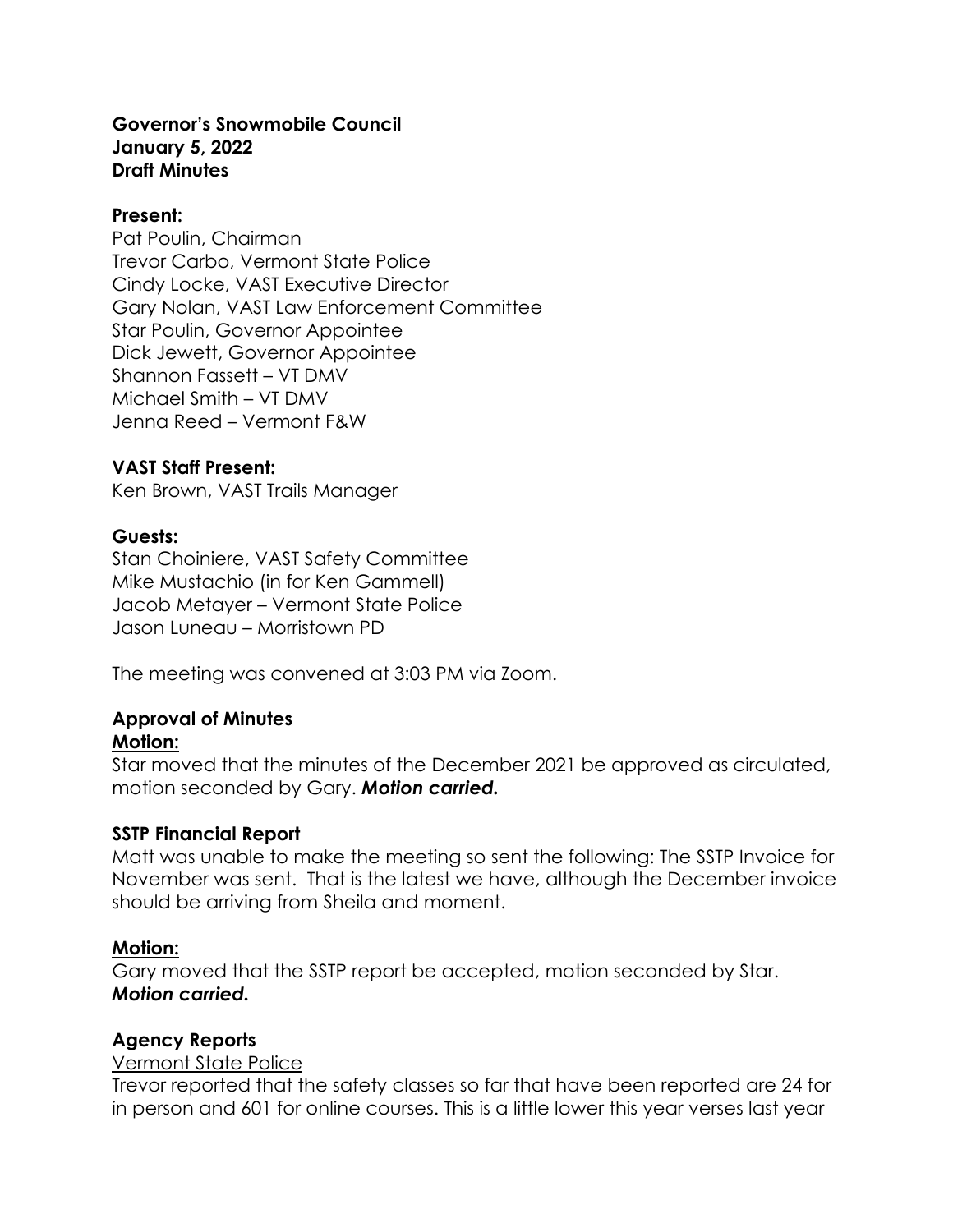because of low snow he thinks. Trevor also introduced Jake who may want to replace Trevor in his position on the council when Trevor retires in the fall.

Fish & Wildlife

Jenna reported that coordination efforts are going well. They are ready to go once trails open. They have done three trainings so far (Orange, Orleans and Lamoille Counties)

Sheriff's Association Not present.

Southern Vermont Wilderness Search & Rescue No present.

Department of Motor Vehicles Registrations slightly up this year over last year.

Forest, Parks & Recreation Not present.

# **VAST**

TMA Report

- As of today, we have sold 19,649 TMAs.
- Cindy updated that the AORRG Insurance is moving forward.
- Cindy presented an update of the LLE website for LE to use.

### **Law Enforcement Committee**

Gary reported that he attended the training put on by F&W in Lamoille County. Folks from Lamoille and Orange County were there. He thanked Jenna for doing a great job coordinating the trainings.

Gary stated that Jenna had sent him wording that they could use to make a slight change in statute regarding being able to enforce proof of insurance be carried on a person. Wording would be to add "have to carry on you".

Need to check to see if we can add it this session or next.

# **VAST Safety Committee**

Stan mentioned International Safety Week in January. Asking LE and safety ambassadors to take phots while out.